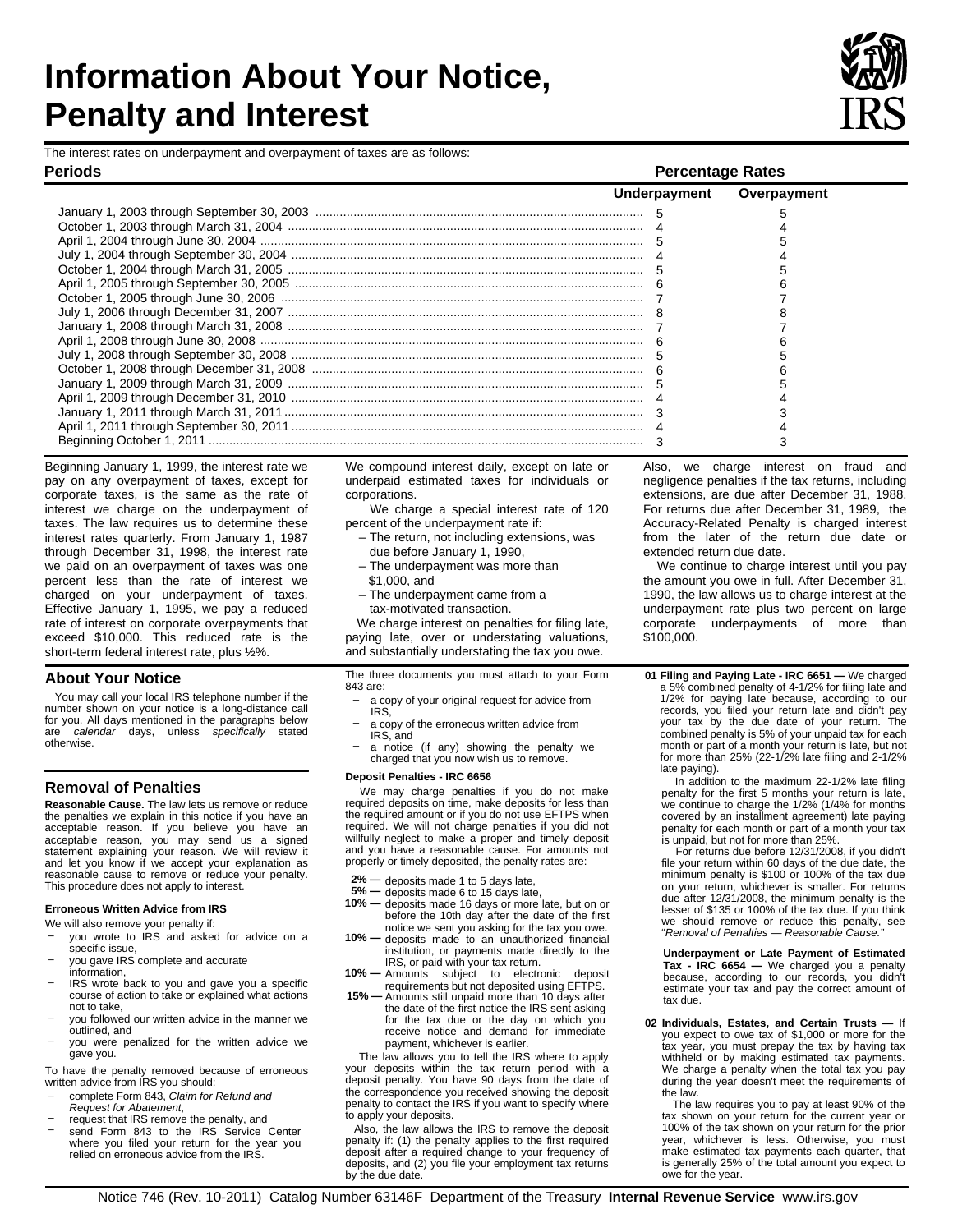**Estimated Tax Safe Harbor for Higher Income Individuals - IRC 6654(d) —** For tax years after 1993, if your adjusted gross income in the preceding year is more than \$150,000 (\$75,000 if your filing status is married filing separately), the required payments are as follows:

- •For 2003: Your required payment is the lesser of 90% of the tax shown on your current year return or 110% of the tax shown on your prior year return.
- •For 2002: Your required payment is the lesser of 90% of the tax shown on your current year return or 112% of the tax shown on your prior year return.
- For 2001: Your required payment is the lesser of 90% of the tax shown on your current year return or 110% of the tax shown on your prior year return.
- •For 2000: Your required payment is the lesser of 90% of the tax shown on your current year return or 108.6% of the tax shown on your prior year return.
- For 1999: Your required payment is the lesser of 90% of the tax shown on your current year return or 105% of the tax shown on your prior year return.
- •For 1998: Your required payment is the lesser of 90% of the tax shown on your current year return or 100% of the tax shown on your prior year return.
- For 1994 through 1997: Your required payment is the lesser of 90% of the tax shown on your current year return or 110% of the tax shown on your prior year return.

For more information on when the estimated<br>tax penalty may be reduced or removed, see For more information on when the estimated the instructions for Form 2210 for your tax year or Publication 505, *Tax Withholding and Estimated Tax*.

**Corporations —** We charge a penalty for not estimating your tax correctly when the corporation owes \$500 or more in tax, and the total payments made on time are less than the required amount.

 income is seasonal or the corporation used an **For tax years beginning after December 31, 1993,** the law requires corporations to pay their estimated tax in 4 quarterly payments (unless annualized income method to estimate its tax) based on the lesser of 100% of either the tax shown on the current year tax return or the prior year tax return. Each installment must be at least 25% of the tax shown on the return.

 The procedure for reasonable cause does not apply to corporate estimated tax penalties. For more information on when the estimated tax penalty may be reduced or removed, see Form 2220 and its instructions for your tax year.

 your deposits. We applied your deposits in the date order we received them. We figured the penalty on **03 Failure to Deposit - IRC 6656(b) — Federal Tax Deposits Insufficient/Late —** We charged a penalty because it appears that you didn't deposit<br>the correct amounts of tax on time. We used your<br>Record of Tax Liability to determine where to apply any tax not deposited, deposited late, or not

deposited in the correct amounts.<br>
If you think we should remove or reduce this<br>
penalty, see *'Removal of Penalties — Reasonable*<br> *Cause."* Also see Publication 15, *Circular E — Employer's Tax Guide* or Publication 51, *Circular A*  — *Agricultural Employer's Tax Guide* for deposit requirements.

- **04 Dishonored Check or Other Form of Payment IRC 6657** - We charged a penalty because your bank did not honor your check or other form of payment. For checks or other forms of payment of \$1,250 or more, the penalty is 2% of the amount of the check or other form of payment. For checks or other forms of payment of less than \$1,250, the penalty is the amount of the check or other form of payment, or \$25, whichever is less. If you think we should remove or reduce this penalty, see "*Removal of Penalties - Reasonable Cause*.*"*
- **05 Fraud IRC 6663 —** We charged you a penalty for fraud. The penalty is 75% of the tax you didn't pay due to fraud (50% of the tax you didn't pay due to fraud on returns required to be filed before January 1, 1987, not including extensions).

For tax you didn't pay due to fraud on returns required to be filed before January 1, 1989, not

including extensions, the penalty includes an additional 50% of the interest charged on the part of your underpayment due to fraud. This additional interest charge is a penalty and you cannot deduct it from your federal taxes.

- **06 Negligence Penalty IRC 6653(a) —** We charged additional interest charge is a penalty and you a penalty of 5% on your unpaid tax. For underpayments on returns due before January 1, 1989, not including extensions, the penalty includes an additional 50% of the interest charged on the part of your underpayment due to negligence. This cannot deduct it from your federal taxes.
- because, according to our records, you didn't pay your tax on time. Initially, the penalty is 1/2% of the didn't pay your tax. The penalty can't be more than **07 Paying Late - IRC 6651 —** We charged a penalty unpaid tax for each month or part of a month you 25% of the tax paid late.

 **Note:** Effective for months beginning after December 31, 1999, the failure to pay tax penalty (FTP) for individuals who file a tax return on or before the due date (including extensions), is limited to half the usual rate (0.25% rather than 0.5%) for any month in which an Installment Payment Agreement is in effect.

 If we issue a Notice of Intent to Levy and you don't pay the balance due within 10 days from the date of the notice, the penalty increases to 1% a month.

 penalty, see *"Removal of Penalties — Reasonable*  If you think we should remove or reduce this *Cause."* 

**08 Missing Taxpayer Identifying Number (TIN) IRC 6723** — We charge a penalty when you don't<br>provide a social security number (SSN) for<br>yourself, your dependent, or another person. We<br>also charge a penalty when you don't provide your<br>own SSN to another person, or if your employer identification number on information return.

 The penalty is \$5 for each missing TIN the law requires on returns and statements due by December 31, 1989. The penalty is \$50 for each missing TIN the law requires on returns and statements due after December 31, 1989.

For all missing TINs in any calendar year, the penalty can't be more than \$100,000. If you think For all missing TINs in any calendar year, the we should remove or reduce this penalty, see *"Removal of Penalties — Reasonable Cause."* 

- **10 Filing Late IRC 6652(c) Exempt Organizations and Certain Trusts.** We charged a penalty because, according to our records, you filed your return late. For Forms 990, 990EZ, and 990PF, the penalty is: (1) \$20 a day for each day your return is late, if your gross annual receipts are equal to or less than \$1 million. The penalty may not be more than \$10,000 or 5% of your gross annual receipts, whichever is less. (2) \$100 a day for each day your return is late, if your gross annual receipts exceed \$1 million. The penalty may not be more than \$50,000. For all other forms, the penalty is \$10 a day for each day your return is late. The penalty may not be more than \$5,000. If you think we should remove or reduce this penalty, see *"Removal of Penalties — Reasonable Cause."*
- **11 Failure to Deposit IRC 6656 Federal Tax Deposits Insufficient/Late and Incomplete Record of Federal Tax Liability —** We charged a penalty because it appears that you didn't deposit the correct amounts of tax on time.

 and distributed it equally throughout the tax period. penalty on any tax not deposited, deposited late, or not deposited in the correct amounts. If you believe we computed the penalty Also, your Record of Federal Tax Liability was incomplete or illegible, or the liability amounts you reported didn't equal the net taxes for the tax period. Therefore, we averaged the total tax liability We applied your deposits to the averaged liabilities in the date order we received them. We figured the

incorrectly, please send a complete breakdown of your tax liability on Form 4977 (for tax years before 1993), Form 941 Schedule B (for tax years 1993 and later), Form 945-A, or Form 943-A. If you think<br>we should remove or reduce this penalty, see<br>"Removal of Penalties — Reasonable Cause." Also<br>see Publication 15, Circular E — Employer's Tax<br>Guide or Publication 51, Circ *Employer's Tax Guide* for deposit requirements.

- **12 Incomplete Return IRC 6652 —** We charged a penalty because, according to our records, you didn't file a complete return. For Forms 990, 990EZ, and 990PF, the penalty is: (1) \$20 a day for each day your return is incomplete, if your gross annual receipts are equal to or less than \$1 million. The penalty may not be more than \$10,000 or 5% of your gross annual receipts, whichever is<br>less. (2) \$100 a day for each day your return is<br>incomplete, if your gross annual receipts exceed<br>\$1 million, but the penalty may not be more than \$50,000. For all other forms, the penalty is \$10 a day for each day your return is incomplete. The penalty may not be more than \$5,000. If you think we should remove or reduce this penalty, see *"Removal of Penalties — Reasonable Cause."*
- **14 Fraud IRC 6651(f) Late Filing Penalty** The law allows us to increase the penalty for filing late if you didn't file on time because of fraud. The penalty is 15% of the amount of tax you should have reported on your tax return for each additional month or part of a month you didn't file your return. The total penalty may not be more than 75% of the tax you didn't pay.
- **17 Penalty Removed —** We removed the penalty we charged you and we are reviewing your account. We will let you know the results.
- **27 Penalty on Tips IRC 6652(b)** We charged a penalty because, according to our records, you didn't report your tips to your employer. The penalty is 50% of the social security or railroad retirement tax on the tips you didn't report. If you think we should remove or reduce this penalty, see *"Removal of Penalties — Reasonable Cause."*
- **28 Examining Officer's Report IRC 6751(a) —** According to our records, your Examining Officer gave you a report that explained the reason for this penalty.
- **30 Late Payment Penalty Removed** We removed the late payment penalty we previously charged you.
- **31 False W-4 Penalty IRC 6682 —** We charged a \$500 penalty because it appears you made false statement(s) on your Form W-4. If you think we should remove or reduce this penalty, see "*Removal of Penalties — Reasonable Cause*."
- at any time during the tax year, for each month or **32 Partnership Late Filing - IRC 6698 —** We charged a penalty because, according to our records, you filed your partnership return late. The penalty is \$195 for each person who was a partner part of a month the return was filed late, for up to 12 months. If you think we should remove or reduce this penalty, see *"Removal of Penalties — Reasonable Cause."* 
	- Act increased the penalty rate by \$1, for returns \* For 2008: The penalty charge is \$89. The Hokie with a taxable year beginning in 2008.
	- \* For returns required to be filed after December 20, 2007: The penalty charge is \$85.
	- \* For returns required to be filed prior to December 20, 2007: The penalty charge is \$50 for each return was late or incomplete, not to exceed five partner for each month (or part of a month) the months.

**S Corporation Late Filing - IRC 6699 —** We charged a penalty because, according to our records, you filed your S corporation return late. The penalty is \$195 for each person who was a shareholder at any time during the year, for each month or part of a month the return was filed late, for up to 12 months. If you think we should remove or reduce this penalty, see "*Removal of Penalties - Reasonable Cause*."

- \* For returns required to be filed after December
- 31, 2008, the penalty is \$89.
- \* For returns required to be filed *prior* to December 31, 2008, but *after* December 20, 2007, the penalty is \$85.
- for each month or part of a month, for up to 12 **33-39 and 45-52 Filing Incomplete Return — IRC 6698 - We charged a penalty because, according to our records, your partnership return was incomplete and you didn't give us the information** we requested. The penalty is \$195 for each person who was a partner at any time during the tax year,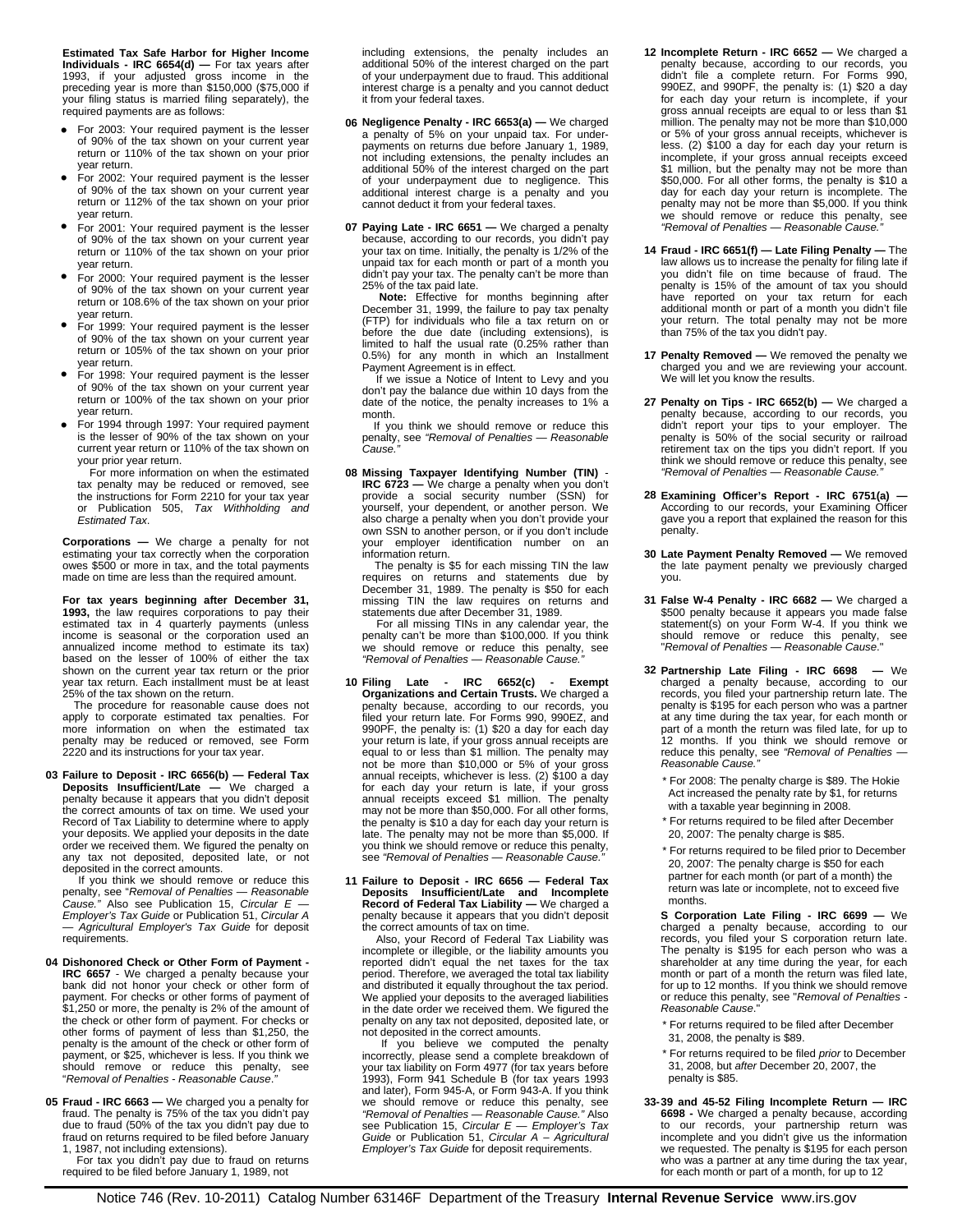months. If you think we should remove or reduce this penalty, see *"Removal of Penalties — Reasonable Cause."* 

- For 2008: The penalty charge is \$89. The Hokie Act increased the penalty rate by \$1, for returns with a taxable year beginning in 2008.
- \* For returns required to be filed after December 20, 2007: The penalty charge is \$85.
- \* For returns required to be filed prior to December 20, 2007: The penalty charge is \$50 for each partner for each month (or part of a month) the return was late or incomplete, not to exceed five months.

 **33, 34, 36 and 45-49 Filing Incomplete Return - IRC 6699** - We charged a penalty because, according to our records, your S corporation return was incomplete and you didn't give us the information we requested. The penalty is \$195 for each person who was a shareholder at any time during the year, for each month or part of a month the return was filed late, for up to 12 months. If you think we should remove or reduce this penalty, see "*Removal of Penalties - Reasonable Cause*."

- \* For returns required to be filed after December 31, 2008, the penalty is \$89.
- \* For returns required to be filed *prior* to December 31, 2008, but *after* December 20, 2007, the penalty is \$85.
- **33 –** Missing Schedules K-1
- **34 –** Missing Schedule L (Balance Sheets)
- **35 –** Missing Schedules K-1 TINs (5 or more)
- **36** Missing Schedules K-1 and Schedule L ( Balance Sheets)
- **37 –** Missing Schedules K-1 and Schedule K-1 TINs
- **38 –** Missing Schedule L (Balance Sheets) and Schedule K-1 TINs
- **39 –** Missing Schedules K-1, Schedule K-1<br>TINs, and Schedule L (Balance Sheets)<br>**45 –** Missing Schedules K<br>**46 –** Missing Schedules K and Schedules K-1
- 
- **47 –** Missing Schedules K and Schedules L
- (Balance Sheets)
- **48 –** Missing Schedules K and
- Schedules K-1 TINs (5 or more) **49 –** Missing Schedules K, Schedules K-1, and
- **50 –** Missing Schedules K, Schedules K-1, and Schedules L (Balance Sheets)
- **51 –** Missing Schedules K, Schedules L Schedule K-1 TINs
- (Balance Sheets), and Schedule K-1 TINs **52 –** Missing Schedules K, Schedules K-1, Schedules L (Balance Sheets), and
- Schedule K-1 TINs (5 or more)
- **40 Accuracy-Related Penalty IRC 6662 For returns due after 12/31/89, we charge a 20% penalty on the amount of additional tax attributable to Negligence, Substantial Understatement,** Substantial Valuation Misstatement, Substantial Overstatement of Pension Liabilities, or Substantial Estate or Gift Tax Valuation Understatement. The penalty is increased to 40% for a Gross Valuation Misstatement.

 For returns due before 1/1/90, the applicable percentage rate varies with the specific penalty and the amount of the increased tax.

**Accuracy-Related Penalty on Understatements**  with Respect to Reportable Transactions - IRC<br>6662(A) — For tax years ending after October 22,<br>2004, we charged a penalty for a reportable<br>transaction understatement. Generally, the penalty is 20 percent of the reportable transaction understatement. The penalty is increased to 30 percent if the disclosure requirement in IRC section 6664(d)(2)(A) is not met.

**Accuracy-Related Penalty on Underpayments Attributable to Undisclosed Foreign Financial Asset Understatements - IRC 6662(j)** - For tax years beginning after March 18, 2010, we charged<br>a penalty for an undisclosed Foreign Financial<br>Asset. The penalty is 40% of the portion of any<br>underpayment attributable to any undisclosed<br>foreign financial asset understat

 economic substance or failing to meet the **Accuracy-Related Penalty on Underpayments Attributable to Non-economic Substance Transactions - IRC 6662(b)(6) -** We charged you a penalty due to a disallowance of claimed tax benefits by reason of a transaction lacking requirements of any similar rule of law. The penalty

is 20 percent of the portion of the underpayment attributable to one or more non-economic<br>substance-transactions. The reasonable cause<br>exception does not apply to any portion of an<br>underpayment that is attributable to one or more<br>non-economic substance transactions. (For transactions entered into on or after March 31, 2010).

 is 40 percent of the portion of the underpayment attributable to one or more non-disclosed non-economic substance transactions. The reasonable cause exception does not apply to any **Accuracy-Related Penalty on Underpayments Attributable to Non-disclosed Non-economic Substance Transactions - IRC 6662(i)** - We charged you a penalty due to a disallowance of claimed tax benefits by reason of a transaction lacking economic substance or failing to meet the requirements of any similar rule of law. The penalty portion of an underpayment that is attributable to one or more non-disclosed non-economic substance transactions. (For transactions entered into on or after March 31, 2010). See the Revenue Agent Report for a detailed explanation of these penalties.

**41 Failure to Deposit - IRC 6656 - Taxes Paid Directly to IRS — We charged a penalty because, according to our records, you paid your taxes to an unauthorized financial institution, directly to the IRS** with your return, or you did not make your deposit(s) electronically as the law requires. The penalty is 10% of each payment you didn't deposit properly.

There is a limit to the amount of tax you may pay with your return. See the list below.

**Form 941 series, Form 943, Form 944, and Form 945 —** You may pay taxes of less than \$2,500 with your tax return.

**Form 1042 —** You may pay taxes of less than \$200 with your tax return.

**Form 720 —** You may pay taxes of \$2,000 or less with your tax return.

**Form 940 —** You may pay taxes of \$500 or less with your tax return.

**Form CT-1 —** You may pay taxes of less than \$2,500 with your tax return.

If you think we should remove or reduce this penalty, see *"Removal of Penalties — Reasonable Cause."* Also see Publication 15, *Circular E — Employer's Tax Guide* or Publication 51, *Circular A*  - *Agricultural Employer's Tax Guide* for deposit requirements.

- **42Failure to Deposit IRC 6656 Insufficient or Late Deposits and Taxes Paid Directly to IRS —**  We charged a penalty because according to our records:
	- you didn't deposit the correct amounts of tax on time, and
	- you made one or more of your deposits to an unauthorized financial institution, paid your tax directly to the IRS, paid the tax with your return, or you did not make your deposit(s) electronically as the law requires.

We applied your deposits and payments in the<br>date order we received them. We used your<br>Record of Federal Tax Liability to determine where<br>to apply your deposits. We figured the penalty on<br>any tax not deposited, deposited l details see **Information on Failure to Deposit Penalty, Code 56.** 

## **Directly to IRS and Missing Information —** We charged a penalty because you paid taxes to an **43 Failure to Deposit - IRC 6656 — Taxes Paid**  unauthorized financial institution, directly to the IRS, with your tax return, or you did not make your

deposit(s) electronically as the law requires. Also, your Record of Federal Tax Liability was incomplete or illegible, or the liability amounts you reported didn't equal the net taxes for the tax period. Therefore, we averaged the total tax liability and distributed it equally throughout the tax period.

 We applied your deposits and payments to the averaged liabilities in the date order we received your deposits. We figured the penalty on any tax not deposited, deposited late, or not deposited in the correct amounts.

If you believe we computed the penalty incorrectly, please send us a complete breakdown

of your tax liability on Form 941 Schedule B, or Form 945-A or Form 943-A. For additional details see **Information on Failure to Deposit Penalty,** 

- **Code 56.44Failure to Deposit IRC 6656 Insufficient Late Deposits and Taxes Paid Directly to IRS and Missing Information —** We charged a penalty because, according to our records:
	- you didn't make your tax deposit on time or in
	- x with<br>depo: the correct amounts, –you made one or more of your deposits to an unauthorized financial institution, paid your tax directly to the IRS, paid the tax with your return, or you did not make your deposit(s) electronically as the law requires, and
	- your Record of Federal Tax Liability was incomplete or illegible, or the liability amounts you reported didn't equal the net taxes for the tax period.

 received your deposits. We figured the penalty on We averaged your total tax liability and distributed it equally throughout the tax period. Then we applied your deposits and payments to the averaged liabilities in the date order we any tax not deposited, deposited late, or not

deposited in the correct amounts. If you believe we computed the penalty incorrectly, please send us a complete breakdown of your tax liability on Form 941 Schedule B, or Form 945-A or Form 943-A. For additional details see Information on Failure to Deposit Penalty, Code 56.

full amount of the "required payment" for your IRC<br>section 444 election on time. The required<br>payment is the value of the tax deferral you receive<br>when you change your tax year under IRC section **53 Ten Percent Penalty for Internal Revenue Code (IRC) Section 444 Election - IRC 7519(f) —** We charged a penalty because we didn't receive the 444.

The penalty is 10% of<br>.that you didn't pay on time The penalty is 10% of the part of the payment

If the required payment is more than \$500 for<br>any year you made an IRC section 444 election,<br>you must make a payment with Form 8752,<br>*Required Payment or Refund Under Section 7519*, by May 15th of the following calendar year. Reasonable Cause doesn't apply to this 10 percent penalty for tax years beginning on or before August 5, 1997. For tax years beginning after August 5, 1997, if you think we should remove or reduce this penalty, see *"Removal of Penalties — Reasonable Cause."* 

 didn't have enough information on it for us to 54 Failure to Deposit - IRC 6656 — Deposits<br>Insufficient/Late and Incorrect Record of<br>Federal Tax Liability — We charged a penalty<br>because it appears that you didn't deposit the<br>correct amounts of tax on time. Our records showed you as a semi-weekly depositor but your Form 941 Schedule B, Form 945-A, or Form 943-A determine if you made your deposits on time or in the correct amounts.

Therefore, we averaged the liability you reported<br>and distributed it equally. We then applied your Therefore, we averaged the liability you reported deposits in the date order we received them. We figured the penalty on any tax not deposited, deposited late, or not deposited in the correct amounts.

 If you believe we computed the penalty incorrectly, please complete Form 941 Schedule B, Form 945-A, or Form 943-A. If you think we should remove or reduce this penalty, see *"Removal of Penalties — Reasonable Cause."* For information on deposit requirements, see Publication 15, *Circular E — Employer's Tax Guide,* or Publication 51, *Circular A - Agricultural Employer's Tax Guide.* 

**55 Failure to Deposit - IRC 6656 — Missing or Incorrect Information and Taxes Paid Directly to IRS —** We charged a penalty because your Form 941 Schedule B, your Form 945-A, or your Form 943-A was incomplete and we couldn't determine if you made your deposits on time or in the correct amounts.

 Therefore, we averaged the liability you reported, distributed it equally, and applied your deposits in the date order we received them. We figured the penalty on any tax not deposited, deposited late, or not deposited in the correct amounts.